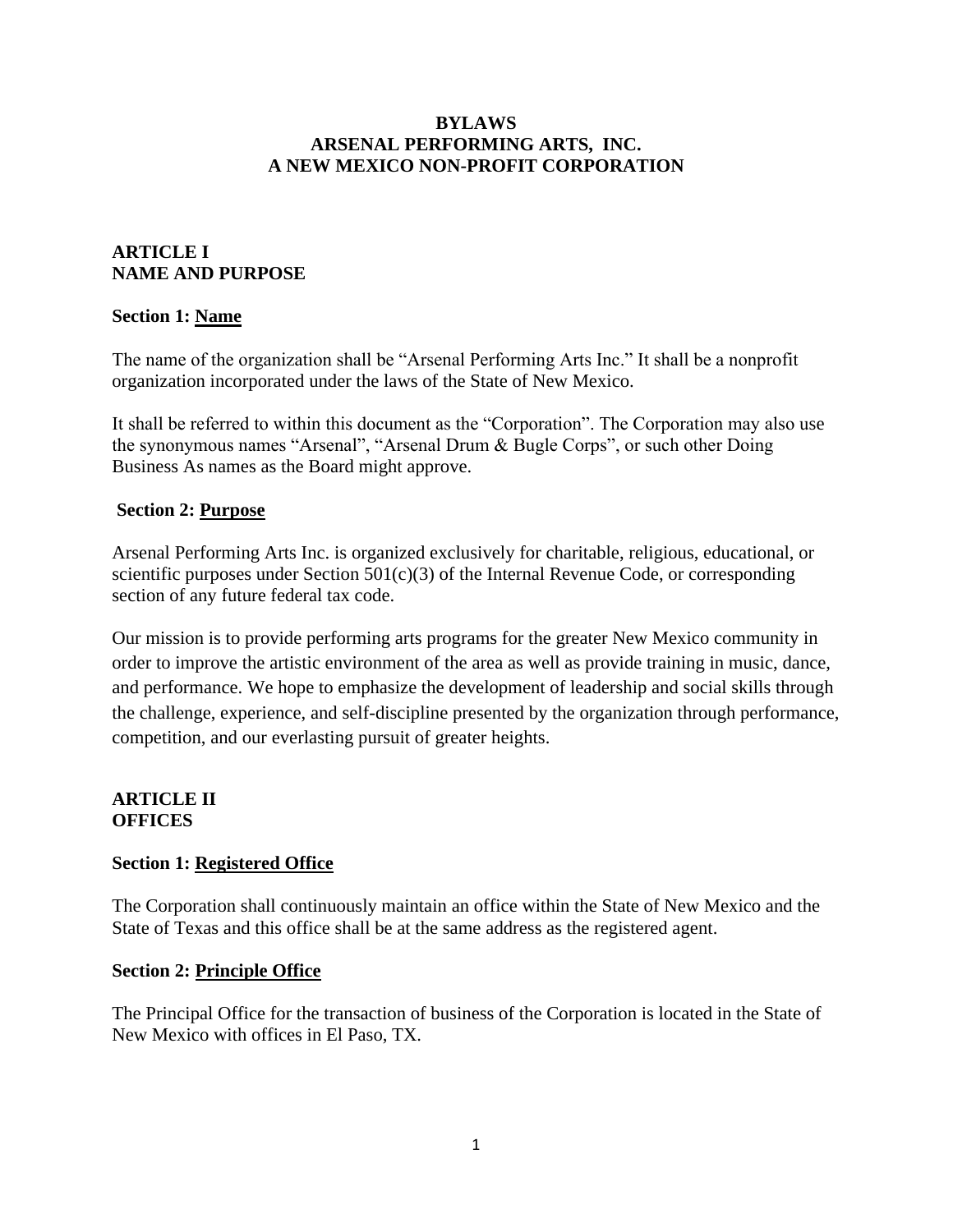#### **Section 3: Other Offices**

The Corporation may also have offices at such others places, within or without the State of New Mexico, where it is qualified to do business, as its business may require as the Board of Directors may, from time to time, designate.

### **ARTICLE III MEMBERSHIP**

#### **Section 1: Membership**

There will be no members of the Corporation. All responsibility and function will be vested in the Board of Directors.

## **ARTICLE IV BOARD OF DIRECTORS**

#### **Section 1: General Powers**

The business affairs of the Corporation shall be administered by the Board of Directors as provided in these bylaws and in a manner consistent with the New Mexico Nonprofit Corporation Act. The Board may approve and publish Policies and Procedures related to such administration in addition to the procedures set forth in these bylaws. Although the Board shall have the power to hire and terminate the Executive Director and the Directors of Affiliate Programs as well as the authority to approve a budget, it shall not have the authority to make specific decisions related to performance of the Drum Corps and other Affiliate Programs, such as which instruments to purchase, who to hire as instructional staff, leasing of rehearsal sites, rehearsal and performance schedules, what music is played or routines used. Such decisions relating to the performance of the Drum Corps or Affiliate Program shall be made by the Executive Director and individual Program's staff within the parameters of the overall budget approved by the Board.

#### **Section 2: Number and Terms**

The number of Directors constituting the Board of Directors shall at be no fewer than three (3) and not more than eleven (11), not counting ex officio Board members. Directors need not be residents of the State of New Mexico, but must be able to attend the Board Meetings either in person, by phone or video conference, or such other electronic means as may be approved by the Board and allowed by law.

Except for the terms of the initial Board elected by the Incorporator, terms for all Directors on the Board shall be for three years. Each member of the Board of Directors may only serve for two consecutive terms. Board members may be elected to serve additional terms after at least one year off the Board. Directors may be appointed to fill a partial term and such partial term shall not be counted in the limit on serving consecutive terms.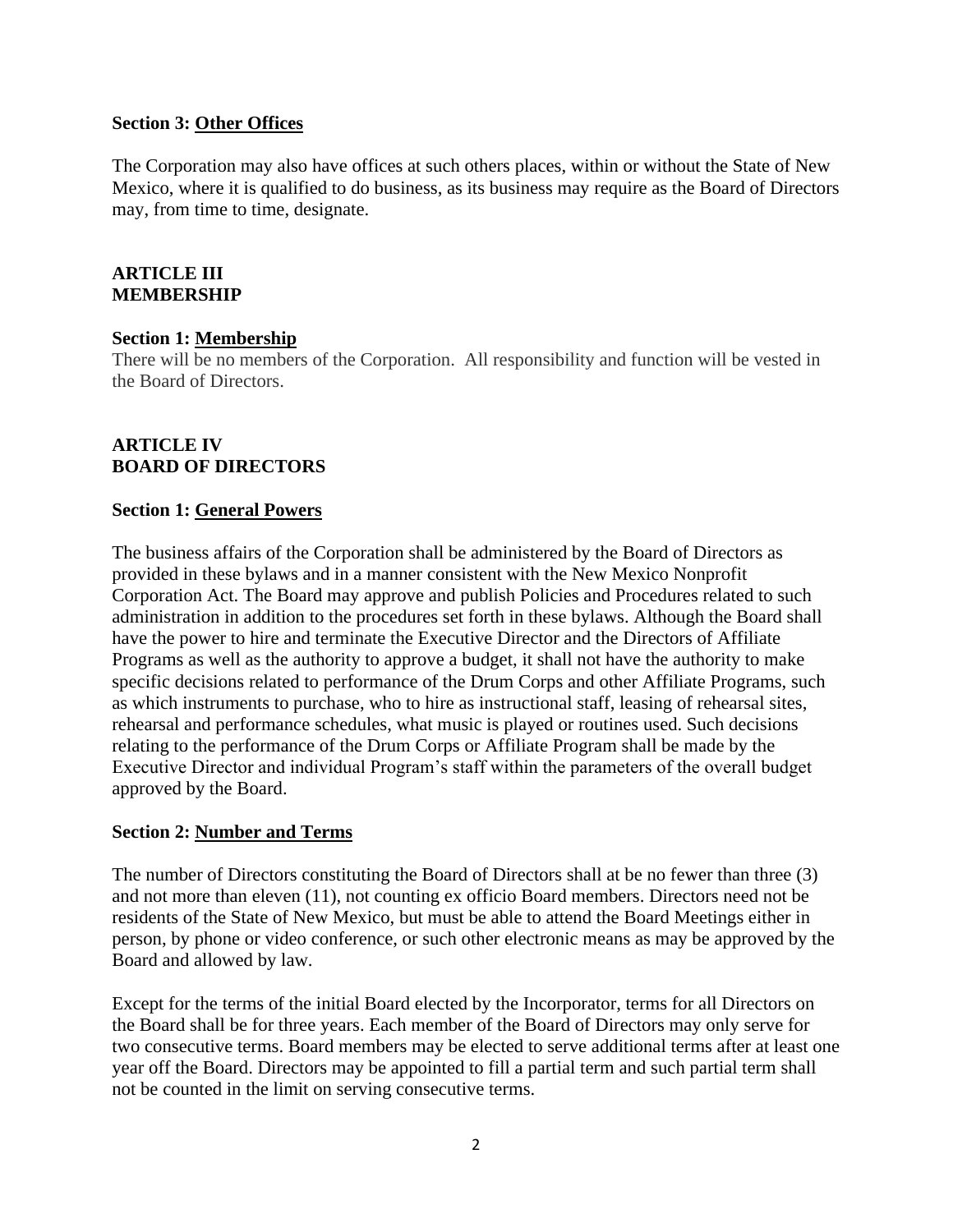### **Section 3: Method and Manner of Appointment**

The initial Directors of the Corporation shall be appointed by the incorporator for specified terms, not to exceed three years, and thereafter Directors shall be elected from a slate of nominees prepared and adopted by the Board and presented at the first and subsequent annual meetings. Vacancies in office that occur following the election of Directors shall be filled for the remainder of the unexpired term by an affirmative vote of a majority of the remaining Directors.

### **Section 4: Ex-Officio Members**

Only the Executive Director will be granted Ex-Officio membership status for the Board of Directors. He/She may join in discussions of the Board but is not permitted to vote.

### **Section 5: Compensation**

Service on the Board of Directors is voluntary and no Director shall be paid a salary or stipend by the Corporation for his or her service on the Board of Directors. The Board may provide by resolution for Directors to be reimbursed for their expenses, if any, of attendance at a meeting of the Board.

### **Section 6: Removal**

A Director may be removed by a two-thirds (2/3) majority vote of the Directors for failure to attend five (5) consecutive meetings, and may be removed for cause other than nonattendance by a majority vote of the Directors. A Director may be removed without cause by a vote of threequarters of the Directors.

## **ARTICLE V OFFICERS OF THE BOARD**

#### **Section 1: Officers**

The Officers of the Corporation shall consist of a President, a Vice-President, a Secretary, a Treasurer, and the Executive Director. President, Treasurer and Executive Director shall be held at all times; all other officer positions are optional.

#### **Section 2: Election and Term**

All Officers of the Board shall be elected by the Board of Directors and each Officer shall serve a term of one year, or until a successor has been. Each Officer may serve multiple terms. Officer vacancies shall be filled by the Board of Directors for the unexpired portion of the term.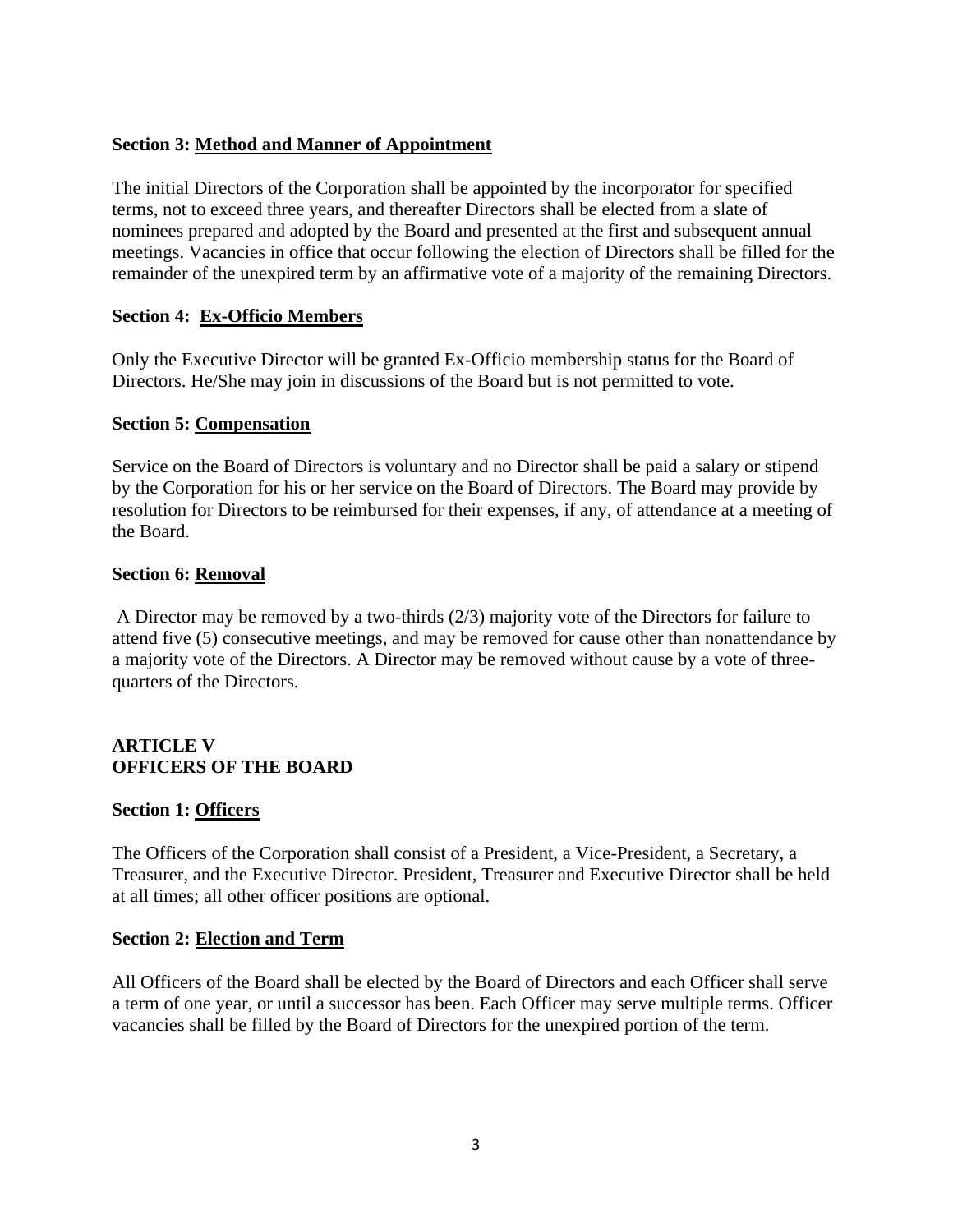## **Section 3: President**

The President shall be the Principal Officer of the Board of Directors, shall preside at all meetings of the Board of Directors and perform such other duties as may be directed by the Board, and, subject to the control of the Board of Directors, shall supervise the Executive Director and shall perform such other duties as may be prescribed by the Board of Directors from time to time.

# **Section 4: Vice-President**

The Vice President shall, in the absence or disability of the president perform the duties of the President, and when so acting shall have all the powers of and be subject to all the restrictions upon the President. The Vice President shall perform such other duties as from time to time may be assigned by the President.

## **Section 5: Secretary**

The Secretary shall:

- a. keep the minutes of the meetings of the Board of Directors;
- b. see that all notices are duly given in accordance with the provisions of these bylaws,
- c. keep a register of the current mailing and e-mail address of each Director, which shall be furnished to the Secretary by such Director;
- d. prepare and file annual reports and other reports necessary to the continuation of the Corporation, and
- e. in general perform all duties incident to the office of Secretary and such other duties as from time to time may be assigned by the President

# **Section 8: Treasurer**

The Treasurer shall:

- a. have charge and custody of and be responsible for all funds and securities of the Corporation; receive and give receipts for moneys due and payable to the Corporation and deposit all such moneys in the name of the Corporation in such depositories as shall be selected in accordance with the provisions of these bylaws;
- b. prepare, or cause to be prepared, a true statement of the Corporation's assets and liabilities as of the close of each fiscal year, which statement shall be made and filed at the Corporation's registered office or principal place of business in the State of New Mexico within four months after the end of such fiscal year and thereafter kept available for a period of at least ten years;
- c. prepare and ensure the filing of tax returns and other financial reports required of the Corporation and;
- d. in general perform all of the duties incident to the office of treasurer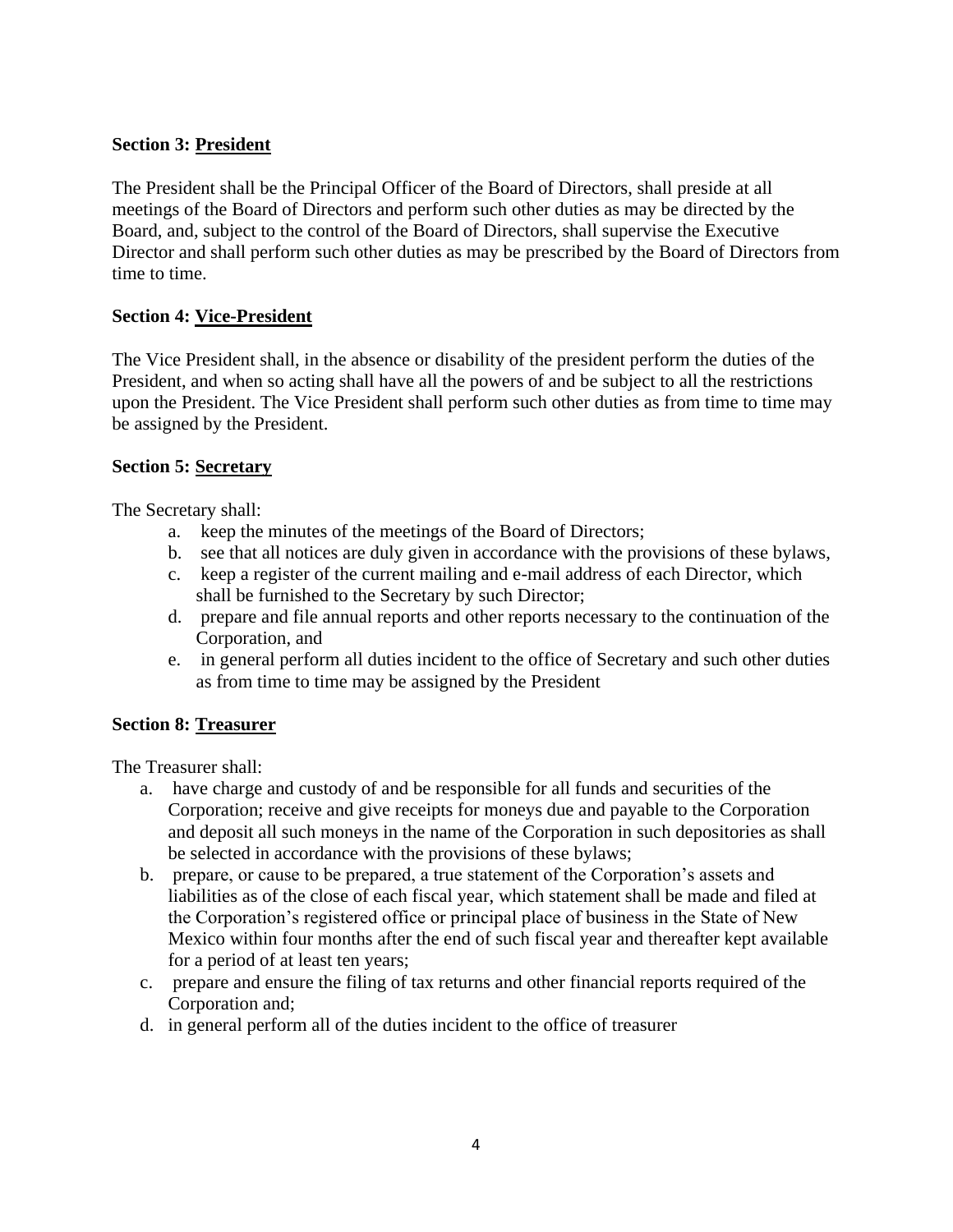# **ARTICLE VI BOARD MEETINGS**

## **Section 1: Annual Meeting**

The Board shall hold an Annual Meeting in September of each year. The annual meeting shall be conducted with the primary purpose of electing Directors and officers for the coming year, but secondary business such as would take place at a regular meeting may also be conducted.

## **Section 2: Regular Meetings**

The Board of Directors shall hold regular meetings throughout the year in addition to its annual meeting on at least a bi-monthly basis. The Board of Directors may provide by resolution the time and place for holding such regular meetings without other notice than said resolution. Additional regular meetings may be held in the absence of any designation in the resolution. Regular meetings shall be open to members and staff of the organization. In the event that matters of personnel or internal finance must be discussed, the Board can call a special meeting that is closed.

The notice of all regular meetings of the Board of Directors shall be given at least three (3) days prior to the meeting by notice delivered personally or sent by mail, email, or telephone to each Director at his or her address as shown by the records of the Corporation.

#### **Section 3: Special Meetings**

A special meeting of the Board of Directors may be called by or at the request of the President. The notice of any special meeting of the Board of Directors shall be given at least three (3) days prior to the meeting by notice delivered personally or sent by mail, email, or telephone to each Director at his or her address as shown by the records of the Corporation.

#### **Section 4: Quorum for Meetings**

A majority of the voting members of the Board of Directors shall be deemed to be a quorum for the transaction of business.

## **Section 5: Conflict of Interest**

All Directors will be required to sign a conflict of interest statement and whenever an Officer or Member has a financial or personal interest in any matter coming before the Board of Directors or Membership, the affected person shall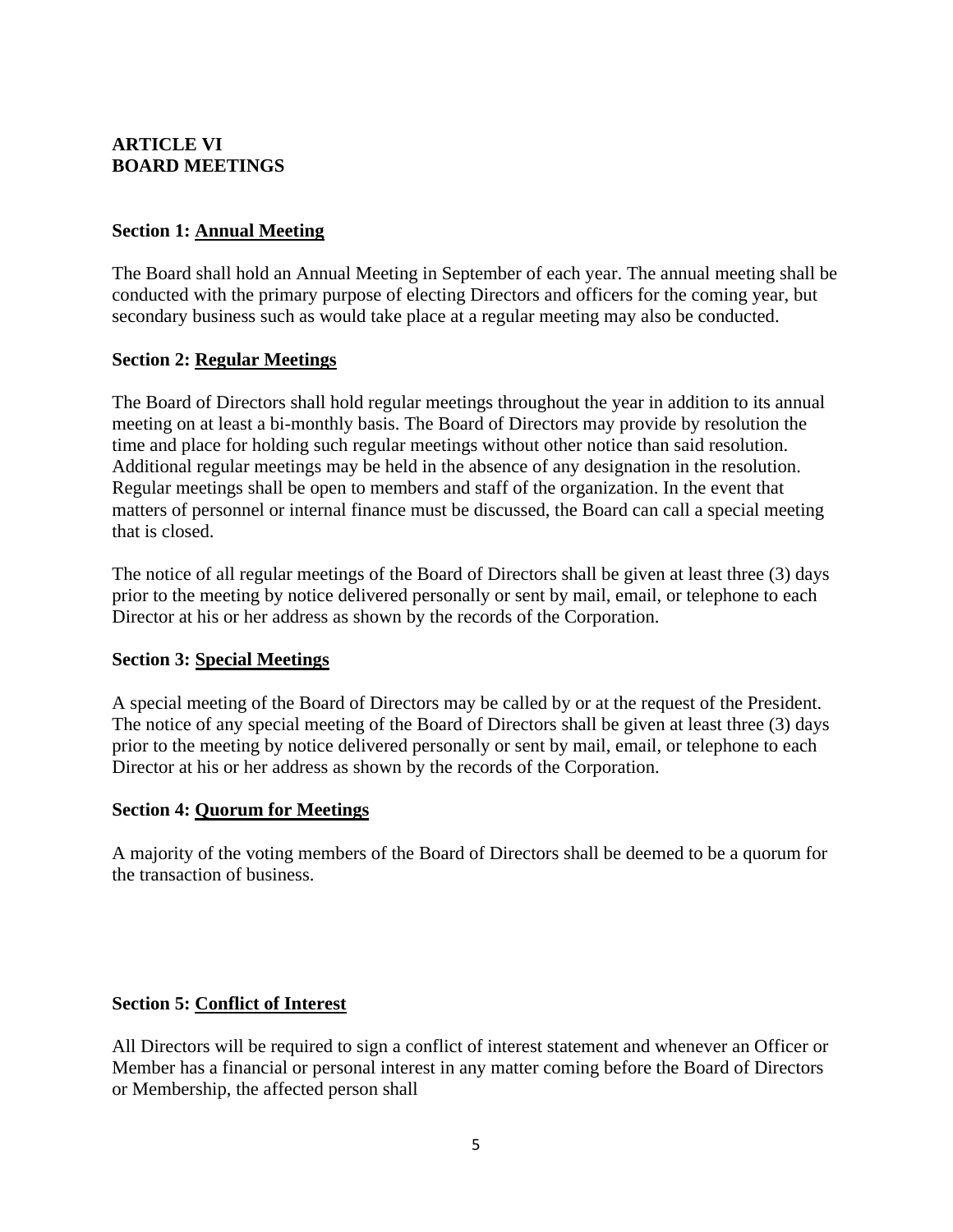- a) fully disclose the nature of the interest and
- **b)** withdraw from discussion, lobbying, and voting on the matter.

#### **ARTICLE VII COMMITTEES**

#### **Section 1: Nominating Committee**

The Board of Directors shall appoint a Nominating Committee for the purposes of identifying candidates to become new Directors of the Board and to formulate a slate of candidates from the existing Directors for the Officer positions.

#### **Section 2: Ad Hoc Committees**

The President may form other committees as needed with the approval of the Board of Directors. The President shall appoint the Chair of the Committee, who in turn shall select the members of his/her Committee.

## **ARTICLE VIII EXECUTIVE DIRECTOR**

#### **Section 1: Executive Director**

The Board of Directors shall appoint and engage an Executive Director to oversee and manage the Corporation, the Arsenal Drum and Bugle Corps, and all other Affiliate Programs associated with the Corporation. The Executive Director may also be referred to as the Corps Director, and the duties, compensation, and other terms of employment for the Executive Director shall be established by and set forth in, a contract approved by the Board of Directors. This shall include the authority to make and authorize expenditures of funds in accordance with the budget approved by the Board and the responsibility to make a monthly report to the Board of all such expenditures so made or authorized.

- a) The Executive Director shall supervise and manage all aspects of the Arsenal Drum & Bugle Corps and other performing ensembles including the purchasing of equipment and the hiring of Staff.
- b) The Executive Director shall also perform such other duties as may be prescribed by the Board of Directors from time to time.
- c) The Executive Director shall sit on the Board of Directors as an Ex-Officio member.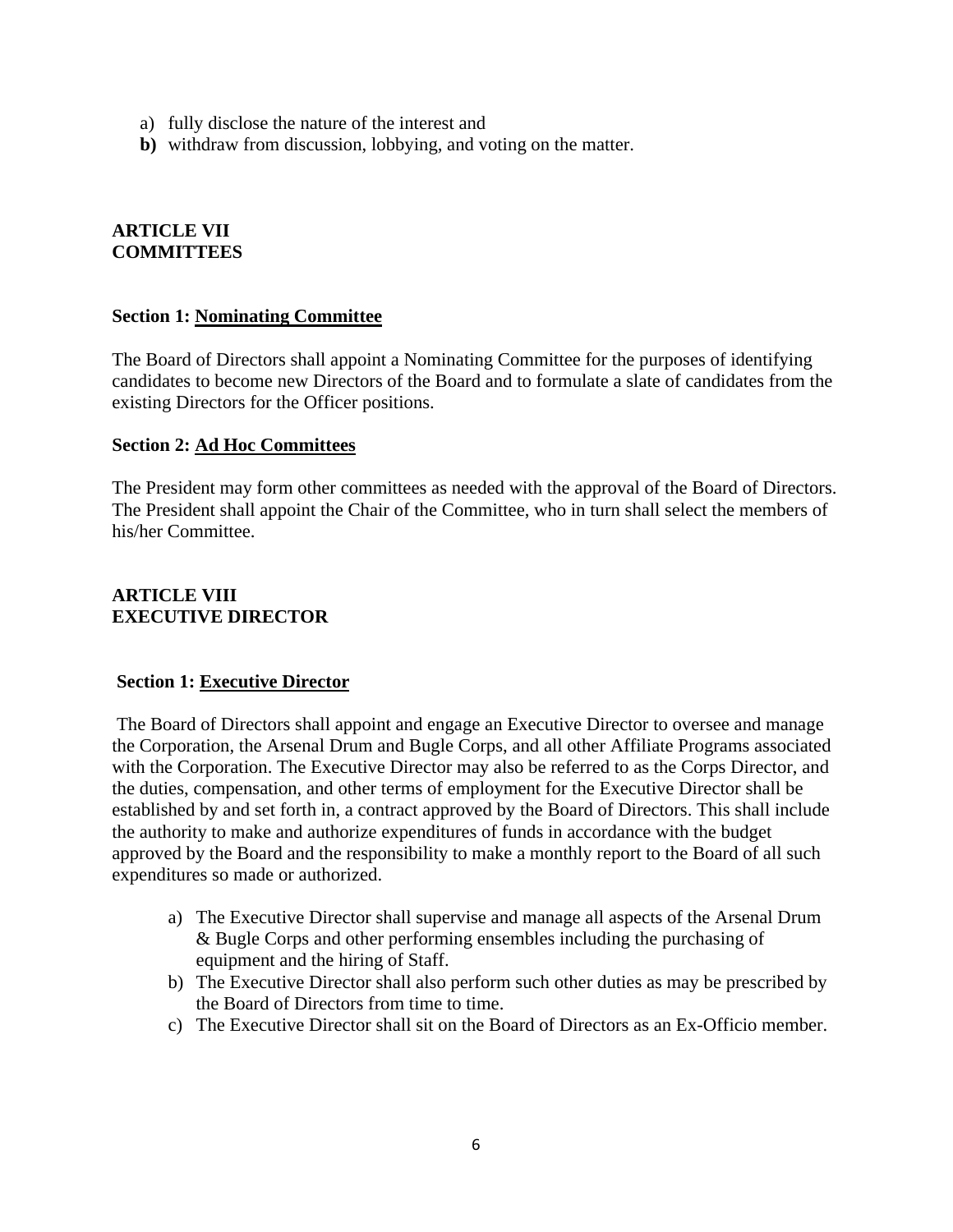#### **ARTICLE IX FINANCES**

### **Section 1: Fiscal Year**

Arsenal Performing Arts Inc's fiscal year shall be from October 1<sup>st</sup> to September 30<sup>th</sup>.

#### **Section 2: Method of Accounting**

The Corporation shall use the Accrual Method of Accounting.

#### **Section 3: Annual Budget**

The Annual Budget shall be prepared and presented to the Board of Directors before the annual Board Meeting in September to be approved for the fiscal year.

# **ARTICLE X CONTRACTS, LOANS, ACCOUNTS, DEPOSITS, AND CHECKS**

## **Section 1: Contracts and Other Instruments**

Only the Executive Director shall have the authority to enter into any contract or execute and deliver any contract or instrument in the name of and on behalf of the Corporation, including but not limited to contracts, deeds, mortgages, bonds, contracts, leases, reports, and all other documents or instruments necessary or proper to be executed in the course of the Corporation's regular business. The Executive Director may act without prior approval provided that the sum of the contract does not exceed \$1,000, however, expenditures of more than \$1,000 shall require the approval of the President or Vice President of the Board.

#### **Section 2: Loans**

No loans shall be contracted on behalf of the Corporation and no evidence of indebtedness shall be issued in its name, unless authorized by a resolution of the Board of Directors.

#### **Section 3: Bank Account**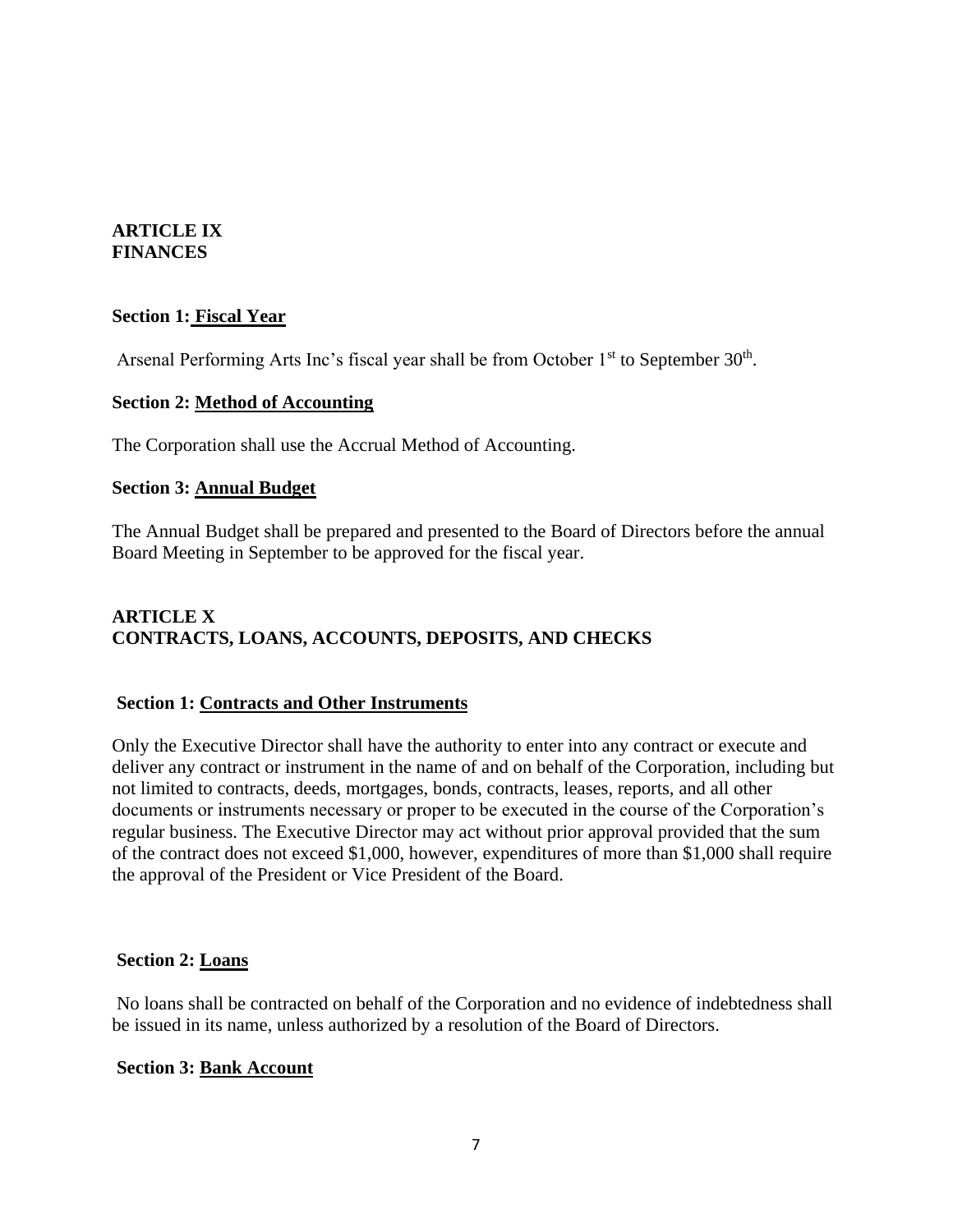A bank account shall be maintained by the Treasurer for the sole purpose of business operations of the Corporation.

### **Section 4: Deposits**

All funds of the Corporation shall be deposited in the bank account maintained by the Treasurer.

### **Section 5: Checks, Drafts and Debits for the Payment of Money**

The signature of the President, Vice President or Executive Director is sufficient for amounts under \$1,000 spent in accordance with a budget previously approved by the Board. All other checks, drafts, or orders for the payment of money over \$1,000 issued in the name of the Corporation shall be signed by the Executive Director and require the additional signature of the President or Vice President.

## **ARTICLE XI INDEMNIFICATION**

In accordance with the provisions of Section 53-8-26, NMSA 1978 (1995 Cum. Supp.), each officer and Director of the Corporation shall be indemnified against reasonable expenses, costs and attorney's fees actually and reasonably incurred by him or her in connection with the defense of any action, suit or proceeding, civil or criminal, in which he or she is made a party by reason of being or of having been a Director or officer. Such indemnification shall include amounts reasonably paid to satisfy a judgment or compromise or to settle a claim. The officer or Director shall not be indemnified if he or she shall be adjudged to be liable on the basis that he or she has breached or failed to perform the duties of his or her office and the breach or failure to perform constitutes willful misconduct or recklessness.

**ARTICLE XII AMENDMENT OF BYLAWS**

**Section 1: Notice**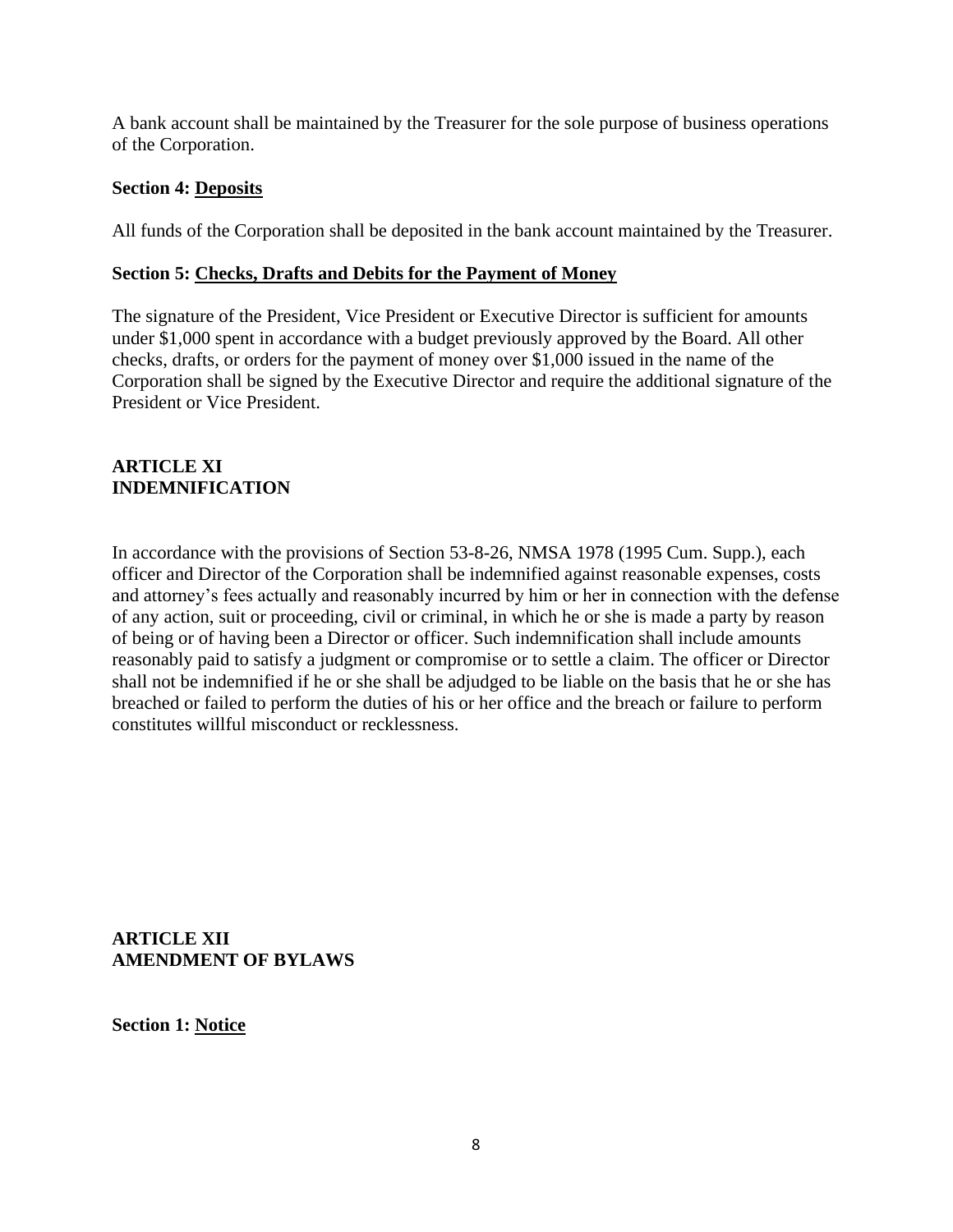Notice of any intent to amend the Bylaws of this Corporation must be communicated to each voting member at least two (2) weeks in advance of the meeting at which the proposed change will be voted upon.

#### **Section 2: Changes**

Changes to the Bylaws require a two-thirds (2/3) majority vote of the voting members present and voting. Abstentions will not be counted in determining whether a proposal is accepted or rejected. Absent members shall not be allowed to vote by proxy. A quorum must be present.

### **ARTICLE XIII LIMITATION ON EARNINGS AND DISSOLUTION**

#### **Section 1: Limitation**

No part of the net earnings of Arsenal Performing Arts Inc shall inure to the benefit of any Director of the Corporation, Officer of the Corporation or any private individual, except that reasonable compensation may be paid for services rendered to or for the Corporation in furtherance of the purposes set forth in Article One hereof. No substantial part of the activities of the Corporation shall be the carrying on of propaganda or otherwise attempting to influence legislation, and the Corporation shall not participate or intervene in (including the publishing or distribution of statements) any political campaign on behalf of or in opposition to any candidate for public office. Notwithstanding any other provision of these Articles, the Corporation shall not carry on any other activities not permitted to be carried on (a) by a corporation exempt from federal income tax under Section 501(c)(3) of the Internal Revenue Code, or the corresponding section of any future federal tax code, or (b) by a corporation, contributions to which are deductible under Section 170 (c)(2) of the Internal Revenue Code, or the corresponding section of any future federal tax code.

#### **Section 2: Dissolution**

Upon the dissolution of the Corporation, assets shall be distributed for one or more exempt purposes within the meaning of Section  $501(c)(3)$  of the Internal Revenue Code, or the corresponding section of any future federal tax code, or shall be distributed to the federal government or to a state or local government, for a public purpose. Any such assets not so disposed of shall be disposed of by a court of competent jurisdiction of the county in which the